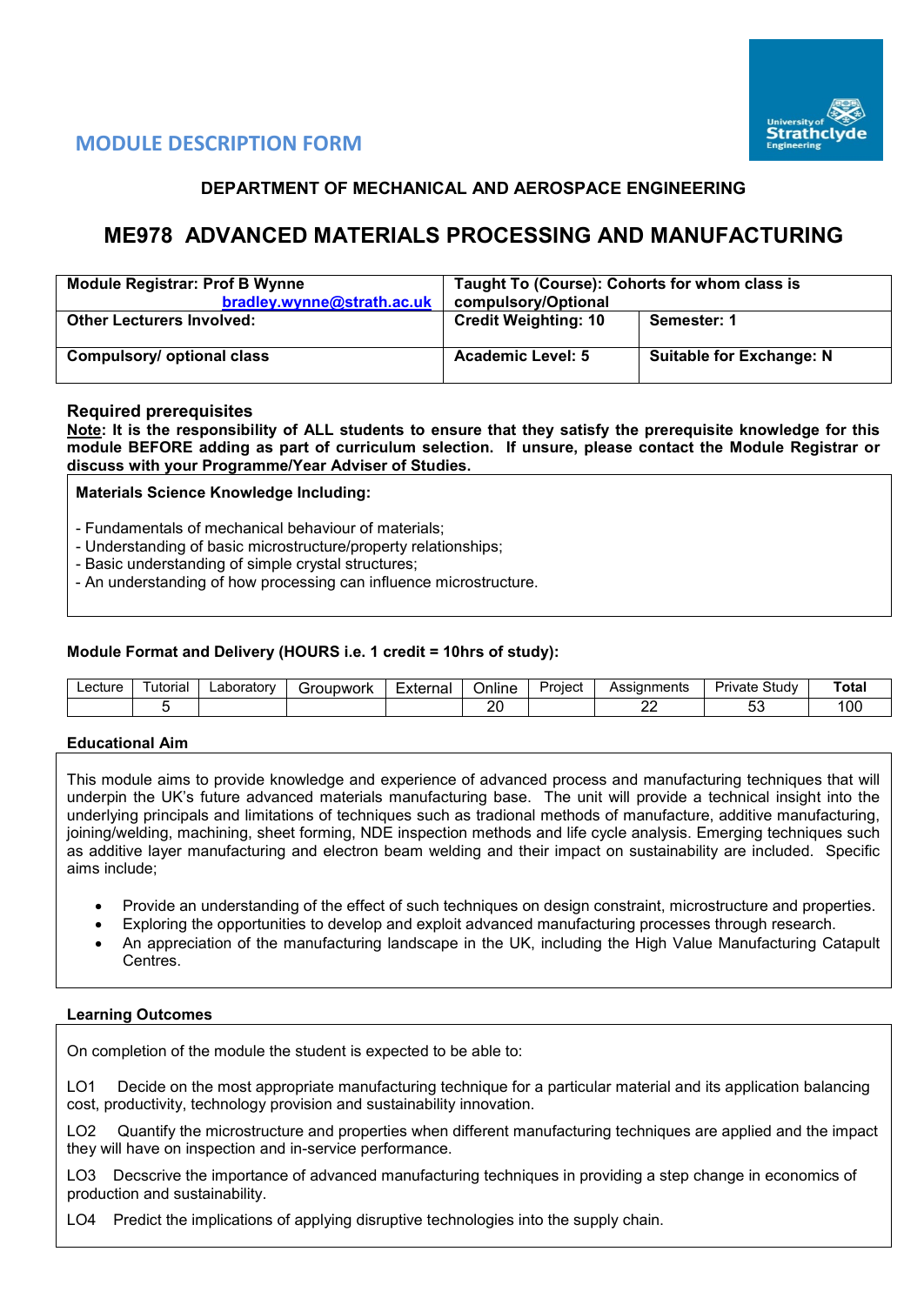#### **Syllabus**

The module will teach the following:

Lectures – lectures will cover the underlying principles and applications of a range of advanced processing and manufacturing methodologies, life cycle analysis and sustainability supported by a number of case studies.

Industrial Seminars – industrial practitioners from a range of manufacturing companies will present an overview and specific case studies of advanced manufacturing techniques and quality control in their organisations.

### **Assessment of Learning Outcomes**

# **Criteria**

For each of the Module Learning Outcomes the following criteria will be used to make judgements on student learning:

#### **LO1: Identify the appropriate processing or manufacturing technique for a particular material and its application.**

C1: Able to appreciate the effects of processing on length scales from atomic defects to macroscopic segregation on microstructure

C2: Be able to describe, in a general way, how processing influences mechanical properties, particularly, strength, toughness, fatigue and creep.

C3: Students know how to troubleshoot problems in the use of different manufacturing techniques.

#### **LO2: Identify changes in microstructure and properties when such manufacturing techniques are applied and the impact it will have on inspection and in-service performance.**

C1: Be able to identify the optimum processing/manufacturing technique based on the design/performance in-service requirements of the product

C2: Be able to clearly articulate a materials manufacturing solution such that its constrainsts can be understood by a design team

### **LO3: Appreciate the importance of advanced manufacturing techniques in providing a step change in economics of production and sustainability.**

C1: Know how to approach costing the impact of a new rocessing technology for a particular application.

C2: Be able to apply basic life cycle analysis impact of a proposed new manufacturing technology.

C3: Appreciate the relative engineering contraints of emerging technologies, including cost and environmental considerations.

# **LO4: Predict the implications of applying disruptive technologies into the supply chain.**

C1: Be able to demonstrate an understanding of new supply chain requirements for an emerging technology

The standards set for each criterion per Module Learning Outcome to achieve a pass grade are indicated on the assessment sheet for all assessment.

**Principles of Assessment and Feedback**

*(within Assessment and Feedback Policy at: <https://www.strath.ac.uk/professionalservices/staff/policies/academic/> )*

Assessment is given in multiple forms

Assessment: 1. 1hr exam (60%), 2. Online quiz, week 7 (10%), 3. Life Cycle Analysis Group Project Report (30%)

Written feedback will be given on the group project within 3 weeks Immediate feedback will be given for the online quiz.

# **Assessment Method(s) Including Percentage Breakdown and Duration of Exams** *(individual weightings)*

| <b>Examination</b>      |          |                 |                  |                            | Coursework |        | <b>Practical</b> | <b>Project</b> |           |
|-------------------------|----------|-----------------|------------------|----------------------------|------------|--------|------------------|----------------|-----------|
| <b>Number</b>           | Month(s) | <b>Duration</b> | <b>Weighting</b> | <b>Weighting</b><br>Number |            | Number | Weighting        | <b>Number</b>  | Weighting |
|                         | Dec      | ı hr            | 60%              |                            |            |        |                  |                | 30%       |
| $2$ (quiz)              | wk7(Nov) | 1 hr            | 10%              |                            |            |        |                  |                |           |
| Dec. L01, L02, L03, L04 |          |                 |                  |                            |            | *      |                  | *L03, L04      |           |
| Online Quiz. L01, L02   |          |                 |                  |                            |            |        |                  |                |           |

*\* L/Os: Indicate which Learning Outcomes (L01, L02, etc) are to be assessed by exam/coursework/practical/project as required.*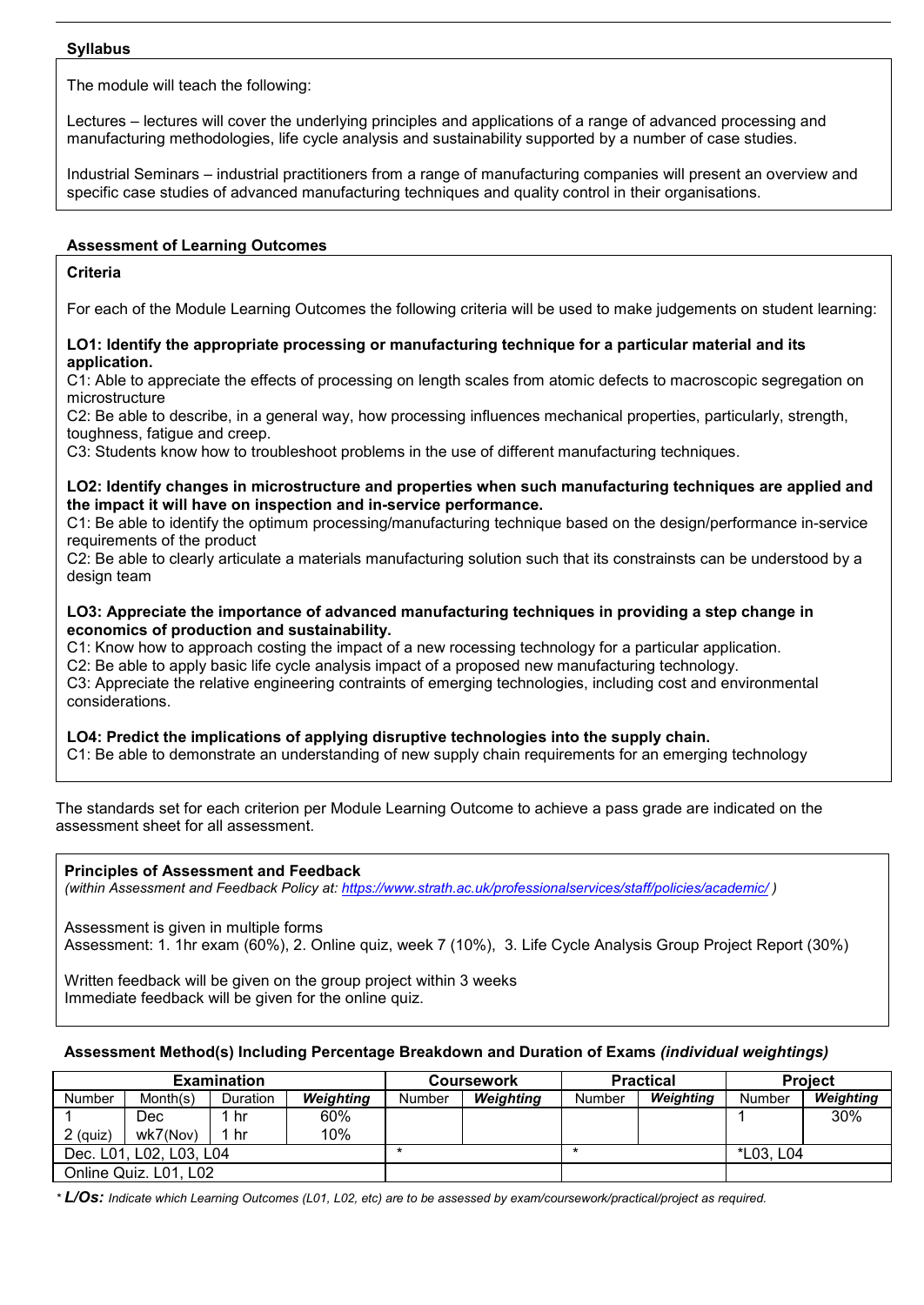#### **Coursework / Submission deadlines (***academic weeks***):** Project set in week 3 – submitted in week 9

**Resit Assessment Procedures:** 1 hr examination in August diet

# **PLEASE NOTE:**

**Students must gain a summative mark of 50% to pass the module. Students who fail the module at the first attempt will be re-assessed during the August diet. This re-assessment will consist entirely of an exam. No marks from any previous attempts will be transferred to a new resit attempt.**

### **Recommended Reading**

| ***Purchase recommended | **Highly recommended reading *For reference |  |
|-------------------------|---------------------------------------------|--|
| $***$                   |                                             |  |
| $**$                    |                                             |  |
| $\star$                 |                                             |  |
|                         |                                             |  |
|                         |                                             |  |
|                         |                                             |  |

# **Additional Student Feedback**

*(Please specify details of when additional feedback will be provided)*

| <b>Date</b> | <b>Ime</b> | ⊀nnm<br>.No                                               |
|-------------|------------|-----------------------------------------------------------|
|             |            | $\mathsf{Check}$ .<br>webpages for details »<br>timetable |

Session: 2021/22

#### **Approved:**

| <b>Course Director Signature: E Henderson</b> |  |
|-----------------------------------------------|--|
| Date of Last Modifications: 01/09/2021        |  |

(Updated July 2021)